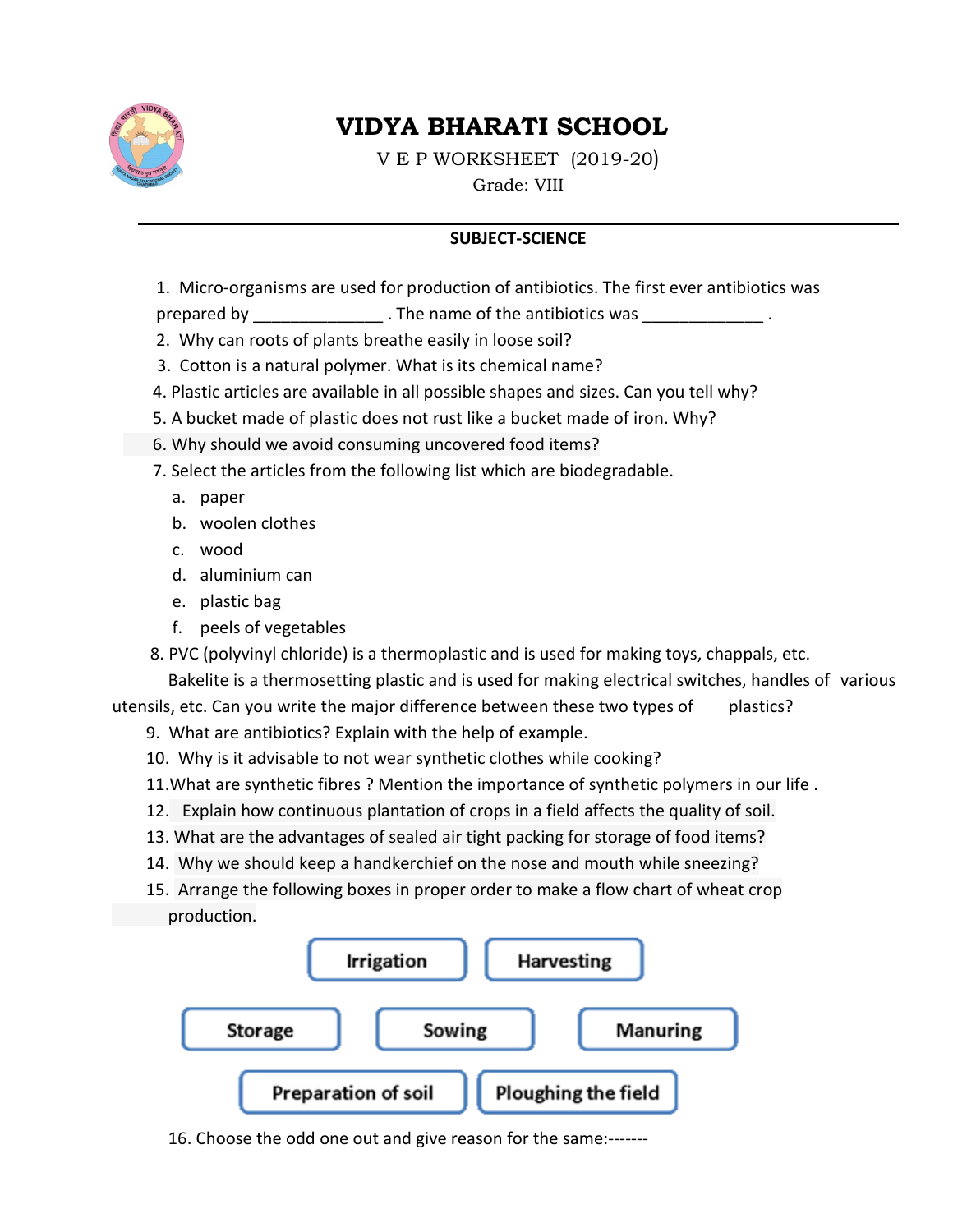Moat, Dhekli, Sickle, Rahat

17. Why do you think that removal of weeds is essential? Write any one method to control weeds.

18. Write any six uses of micro-organisms.

19. Explain pasteurisation.

20. Write any four ways by which spread of communicable diseases can be prevented.

#### Note: Learn and revise L-1 and L-2 for periodic test 1

Syllabus for Periodic Test 1-------------- L-1 (crop production and management) L-2 (Micro- organisms)

### **SUBJECT: ENGLISH**

#### **WRITING SECTION**

- 1. You are the literary secretary of your school. Your English teacher has asked you to draft the Notice in about 50 words for an English Extempore Competition to be held next week. Invent all necessary details. Sign yourself as Aman/Anamika
- 2. Read the chapter 'The Tsunami' which has story about Tilly Smith, a British school girl who saved many lives when the tsunami struck Phuket beach in Thailand. As Tilly Smith write an Email to your friend sharing your experience.
- 3. Refer to hints and pictures given on Page-47 of your Text book-Honeydew. On the basis of the hints write an interesting story with fox and goat as the characters. Give a suitable title and a moral too.

#### **GRAMMAR SECTION**

4. Fill in the blanks using the correct form of the verbs in brackets.

My little sister is very naughty. When she (come) back from school yesterday, she had (tear) her dress. We \_\_\_\_\_(ask) her how it had \_\_\_\_\_(happen). She \_\_\_\_(say) she \_\_\_\_\_(have, quarrel) with a boy. She \_\_\_ (have, beat) him in a race and he \_\_\_ (have, try) to push her. She

- \_\_\_ (have, tell) the teacher and so he \_\_\_ (have, chase) her and she \_\_\_ (have, fall) down and (have, tear) her dress.
- 5. Complete the following sentences using an appropriate determiner.
	- 1. There aren't .................. animals in this zoo.
	- 2. I was ................. much impressed with their performance.
	- 3. ................... of people want to buy cars.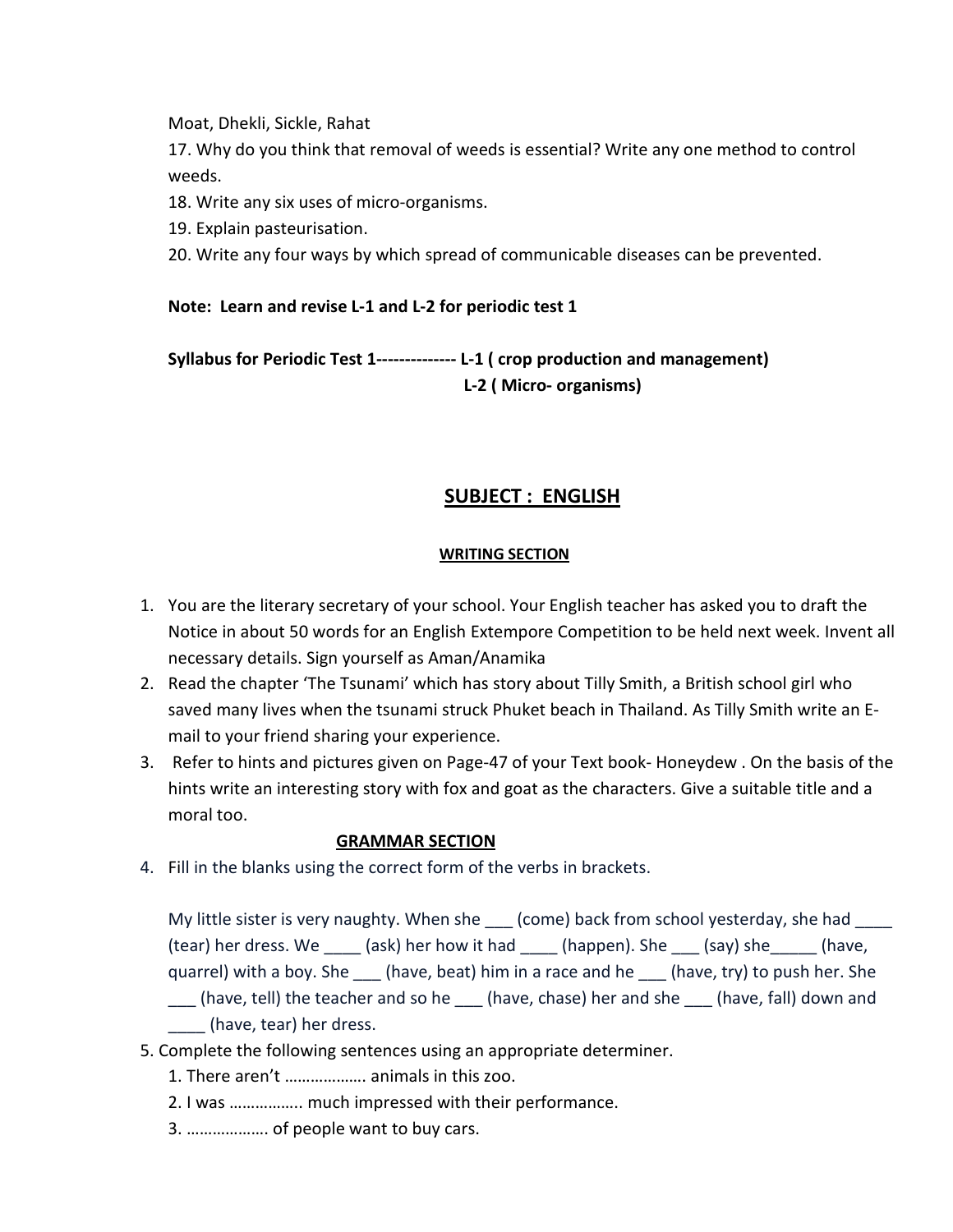- 4. He has published .................... short stories.
- 5. .................. short stories that he published were critically acclaimed.
- 6. I will never forget the day when I met him for ..................... first time.
- 6. Fill in the blanks with appropriate articles. Put X if no article is required.
	- 1. There I met .............. old man with ........... beard.
	-
	- 3. I went to ................ store to buy ......... pen.
	- 4. Janaki is ................. pretty girl.
	- 5. Have you ever been to .............. concert?
	- 6. The students went to ............. park for ............ picnic.

#### **Transformation of sentences**

The transformation of a sentence means changing its form without altering its sense.

Ex- It is a wonderful opportunity. (change into exclamatory)

Ans- What a wonderful opportunity it is!

Ex- All the students liked the program.(change into negative without changing the meaning)

Ans- No student disliked the program

7. Transform the given sentences according to the given directions:

a). Night is very beautiful. (change into exclamatory)

- b). The wind is very cold. (change into interrogative)
- c). Can these brave heroes ever be forgotten? (change into assertive)
- d). Chennai is hotter than Mumbai. (change into negative using' not as hot as')
- e). Everyone found the play interesting. (change into negative using' no one')

#### **LITERATURE SECTION**

- 8. Answer the following questions in brief:
	- a). What sort of things did children like Jaya collect and what did they do with those things?
	- b). Why was the letter written by Jim?
	- c). Why did the cricket say," Oh! What will become of me?"
	- d). Why it was still winter in the Giant's garden, when there was spring in the whole country?
	- e). How did the author reach Mrs. Jim Macpherson? How did she react?
	- f). What lesson do you learn from the poem'The Ant and the Cricket'?

#### 9. Questions from Novel

- a). Write a brief character sketch of Tom Sawyer, Aunt Polly and Huckleberry Finn.
- b). Write a paragraph on Mark Twain, the author.
- c). How did Tom Sawyer manage to get the fence whitewashed in one day?
- d). Tom has discovered the Great Law of Human action? What was it?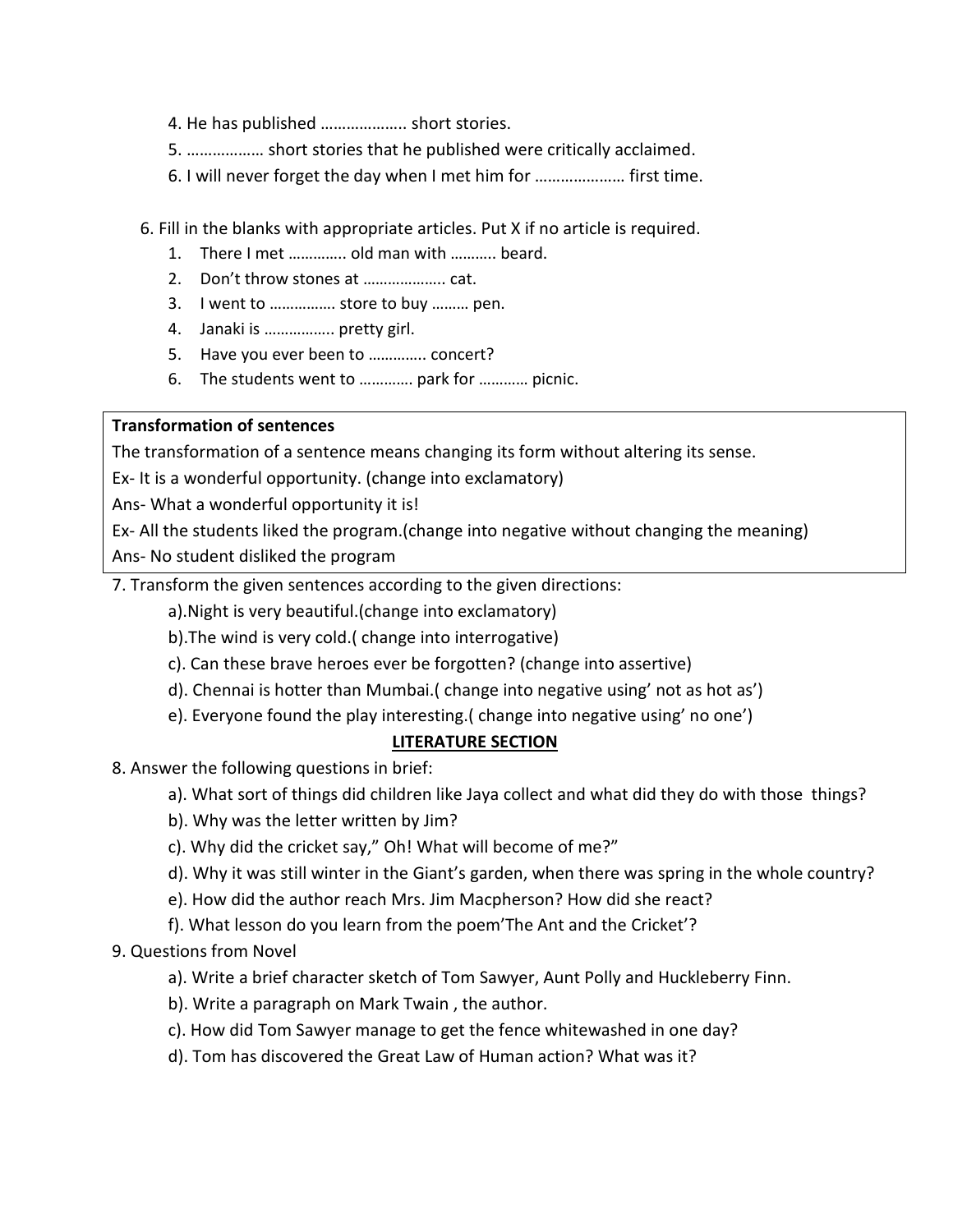# **SUBJECT : SOCIAL SCIENCE HISTORY**

1: Define: a) Literary Source

b) Colonization

2: Make a list of ten archeological sources along with their pictures.

3: Draw a flow chart of expansion of British East India Company till 1856.

4: Do you think the permission granted by Mughal Emperor Jahangir to East India Company was a wrong decision?

Map Work: On a political map of India locate the places which were annexed by British in the policy of Doctrine of Lapse and Subsidiary Alliance.

5: What were the reasons for disunity among the Indians during the Early British period?

#### **GEOGRAPHY**

1:Define: a) Renewable resources

b) Leaching

2: Make a list of exhaustible resources

3: Draw a flow chart of resources and different layer of soil.

4: Why multipurpose projects are called 'The Temple of Modern India '.

5: Non renewable resources are limited and can be exhausted. As a responsible individual how can you contribute conserving such resources?

6: Paste the pictures of different types of Natural Disasters. Take the reference of the link given belowallnaturaldisasters.blogspot.in/2010/07/precautions.html and write the precautions against the **Natural Disasters.** 

7: To know about sustainable development visit

- businessballs.com/environmentalmanagement.html and write an article.

#### **CIVICS**

1: Define a) Constitution

b) Equality

2: Make a list of Fundamental rights and Duties.

3: Write an article about B.R. Ambedkar (along with the picture). Why did he focus on social justice and equality.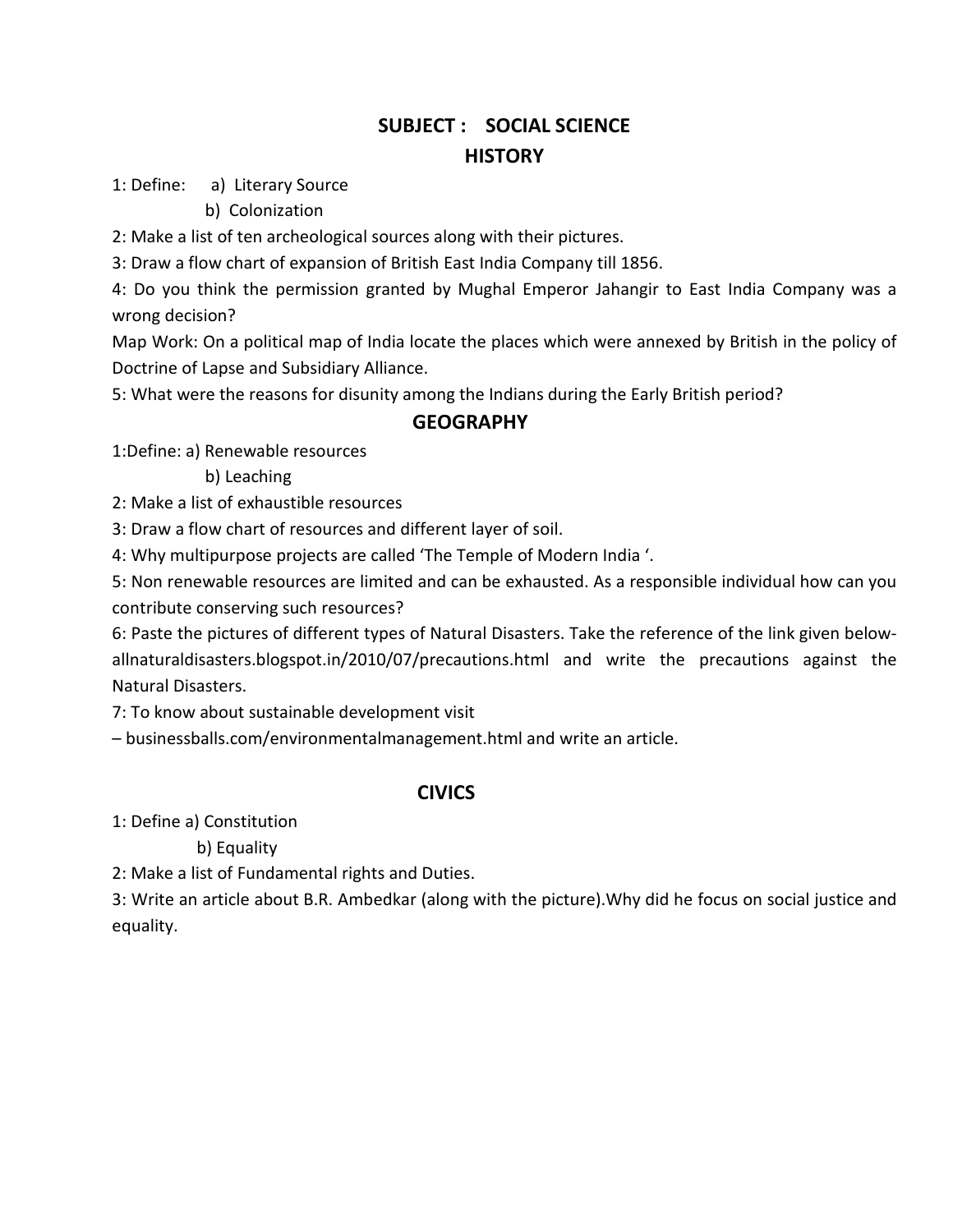#### **SUBJECT - MATHEMATICS**

1.Solve  $x/2+x/3+x/4=13$ 

2. Solve and check the result

 $x-2x+2-(16/3)x+5=3-(7/2)x$ 

3. Seeta has Rs.9 in fifty paise and 25 paise coins. She has twice as many twenty five paise coins as she has fifty paise coins. How many coins of each kind does she have?

4. The sum of ages of Anup and his father is 100. When Anup is as old as his father now, he will Be five times as old as his son Anuj is now. Anuj will be eight years older than Anup is now, when Anup is as old as his father what are their ages now?

5. After 12 years Ishall be 3 times as old as Iwas 4 years ago. Find my present age

6. Evaluate

 $-6/13 - (-7/13)$ 

7. What should be added to  $1/2+1/3+1/5$  to get 3

8. The product of two rational numbers is -28/81. If one number is 14/27, find the other

9. Divide the sum of -13/5 and 12/7 by the product of -31/7 and -1/2

10. Find the value and express as a rational number in standard form

 $(-36/125) \div (-3/75)$ 

11. The ratio of two sides of a parallelogram is as 3:5, and the perimeter is 48m. Find the sides of parallelogram

12. In parallelogramBEST, <B=100°, Find all other angles

13. Find the length of diagonal of a rectangle whose sides are 12cm. and 5cm.

14. The diagonals of a rectangle ABCD intersect in O.If <BOC=68°, Find<ODA

15.



In the figure ABCD,  $\leq$ C=120°, ABIICD Find  $\leq$ B Give reasons

16.A window frame has one diagonal longer than the other . Is this a rectangle?

Why or why not

17. Draw a kite and write all properties of it

18. Write all properties of a trapezium

19. Two opposite angles of a parallelogram are (3x-2)° and (50-x)°. Find the measure of each angle of parallelogram

20. A quadrilateral has three acute angles each measures 80°. What is the measure of fourth angle?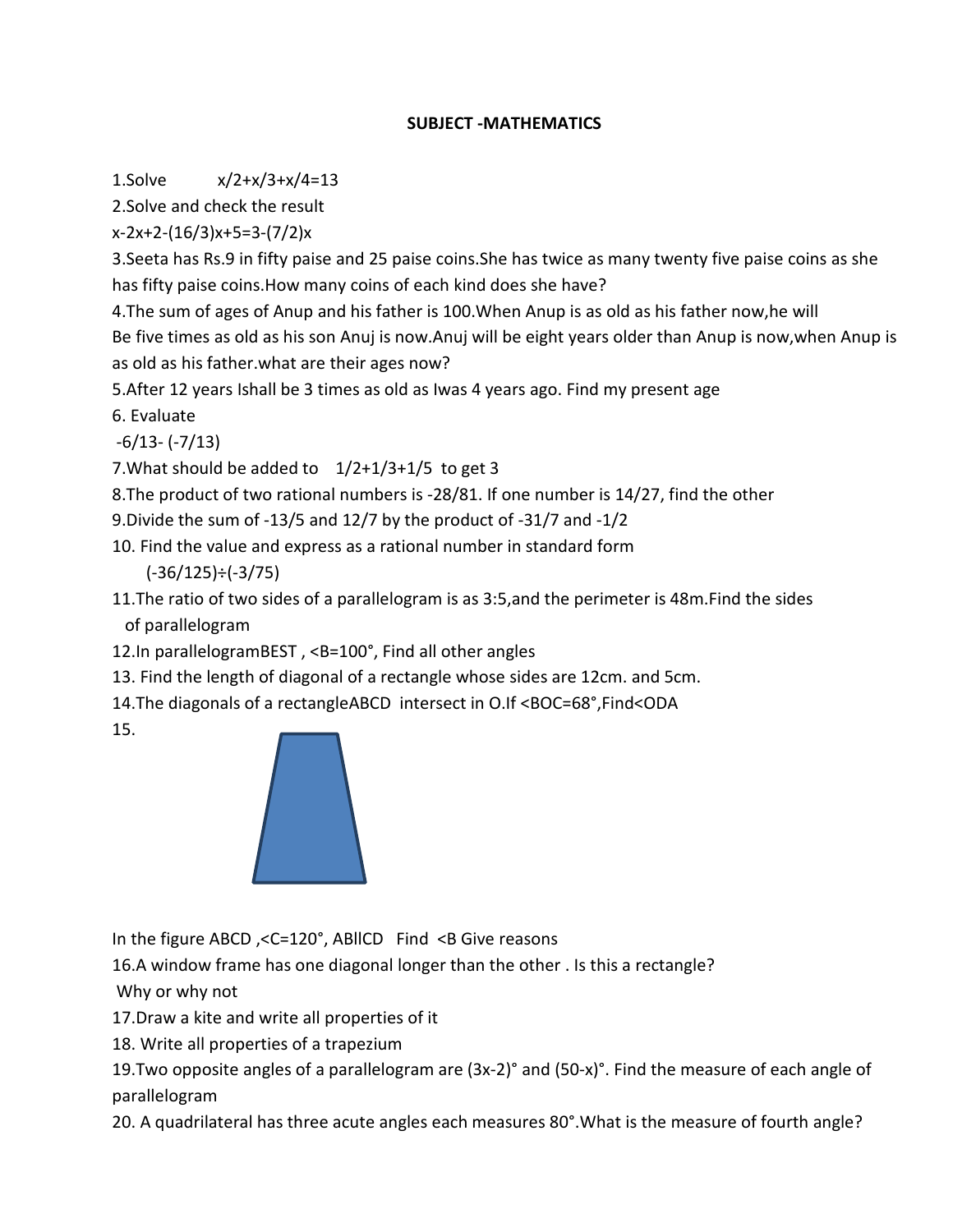निम्न गद्यांश को पढकर प्रश्नों के उत्तर दो –  $\Psi$ .1 मानवता का उद्देश्य और मानव जीवन का सार्थकता, केवल इसी में है कि वह अपने कल्याण के साथ दूसरों का कल्याण की भी सोंचे। उनका कर्त्तव्य है कि स्वयं उठें और दूसरों को को भी उठाएं। आर्त और दीन की करूणा भरी पुकार से, बड़ी–बड़ी आँखों में छलकते हुए आँसुओं से, अशक्त और असहाय की याचनापूर्ण करूणा दृष्टि से, जिसका हृदय द्रवीभूत न हुआ, तृप्ति और भूखों को अपने भूखे पेट पर हाथ फिराते हुए देखकर जिसने अपने सामने रखा हुआ भोजन नहीं दे दिया, अपने पड़ोसी के घर में लगी हुई आग को देखकर जो उसकी रक्षा के लिए एकदम कूद न पड़ा, कल की दमकती हुई चुनरी और सुहाग भरी चूड़ियों को उतरते और फूटते देखकर जिसका हृदय विदीर्ण नहीं हुआ, नदी की निष्ठुरता के कारण बहते हुए शिशुओं और रोती हुई माताओं को देखकर उनकी प्राण रक्षा के लिए जो सहसा जल राशि में कूद न पड़ा, वह मनुष्य नहीं पशु है। तुम्हारे पास यदि धन है तो निर्धनों की सहायता करो, यदि शक्ति है तो अशक्तों को सहारा दो, यदि विद्या है तो वाद–विवाद मत करो, अपित् उसको अशिक्षितों में वितरित करो, तभी सच्चे मनुष्य कहलाने के अधिकारी हो सकोगे। मानव जीवन का उद्देश्य केवल इतना नहीं कि खाओ–पीओ और मस्त रहो। त्याग और बलिदान ही हमारी संस्कृति के मूल भाव हैं क्योंकि – "**परहित सरिस धरम नहि भाई।**"

- 1. मानव जीवन की सार्थकता किसमें निहित है?
- 2. किन-किन परिस्थितियों में मानव का हृदय द्रवित होता है?
- 3. मनुष्य, सच्चा मनुष्य कहलाने का अधिकारी कब बनता है?
- 4. मानव जीवन का उद्देश्य क्या होना चाहिए?
- 5. गद्यांश में से 'ता' प्रत्यय वाले दो शब्दों का चयन कीजिए।

निम्नलिखित काव्यांश को ध्यानर्वक पढिए और दिए गए प्रश्नों के उत्तर दीजिए –  $9.2$ 

इस समाधि में छिपी हुई है एक राख की ढेरी। जलकर जिसने स्वतंत्रता की दिव्य आरती फेरी।। यह समाधि, यह लघु समाधि है झाँसी की रानी की। अंतिम लीला—स्थली यही है लक्ष्मी मर्दानी की।। यहीं कहीं पर बिखर गई वह भग्न विजय माला-सी। उसके फूल यहाँ संचित हैं है वह स्मृति-शाला-सी।।

सहे वार पर वार अंत तक लडी वीर बाला-सी। आहुति-सी गिर चढी चिता पर चमक उठी ज्वाला–सी।। बढ़ जाना है मान वीर का रण में बलि होने से मूल्यवती होती सोने की भस्म यथा सोने से।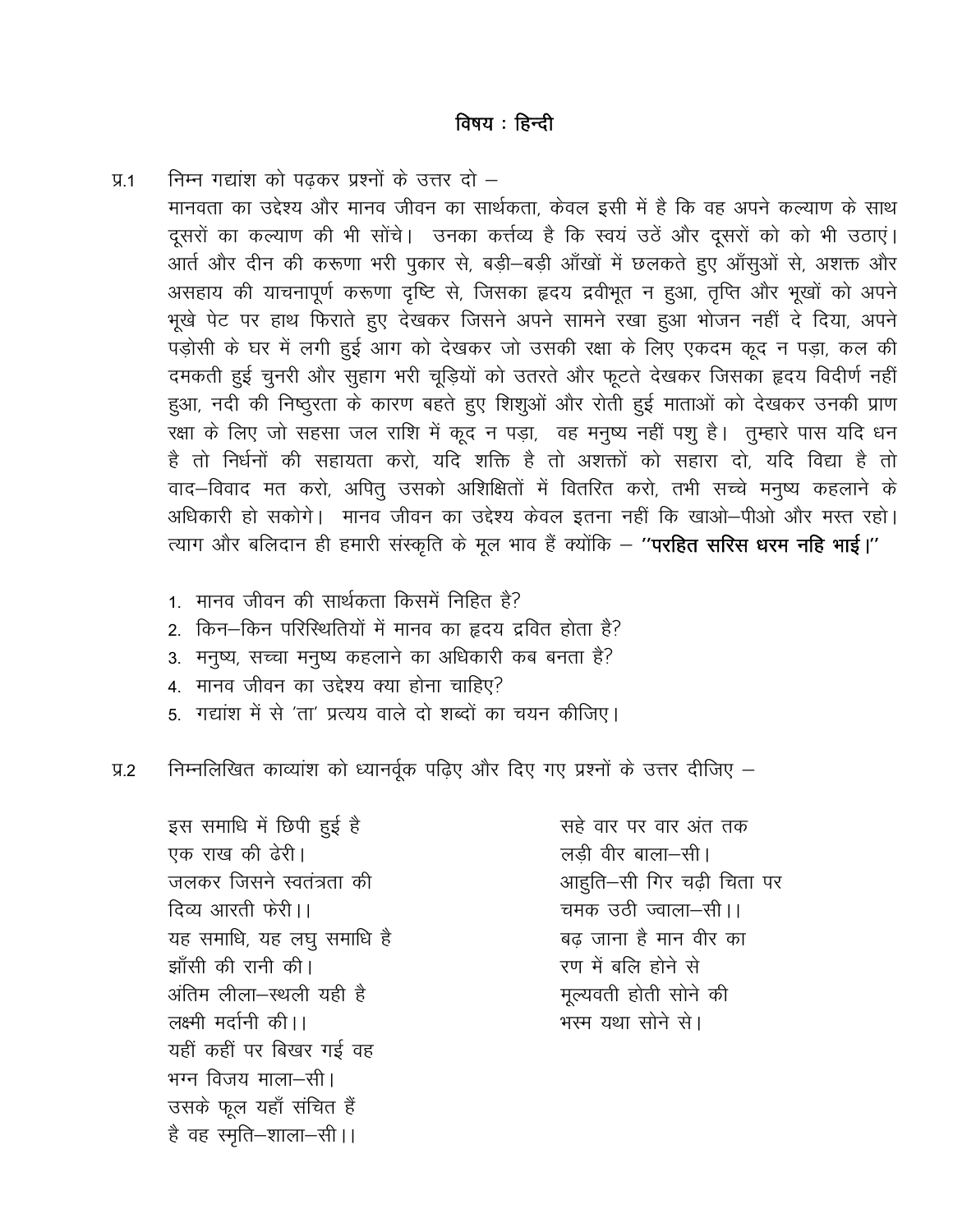- 1. कविता में किसी समाधि का जिक्र हो रहा है? इसकी क्या विशेषता है?
- 2. यहाँ रानी किस रूप में बिखर गई थी?
- 3. बलिदान देने से पूर्व रानी ने किस प्रकार युद्ध किया?
- 4. वीर का मान कब बढ जाता है?
- 5. 'ज्वाला-सी' में कौन-सा अलंकार है?
- संज्ञा के भेद लिखो।  $\Pi$  3
- भाववाचक संज्ञाएँ कितने प्रकार के शब्दों से बनती हैं?  $\overline{A}$
- निम्न शब्दों से भाववाचक संज्ञा बनाइए  $9.5$ निज, सज्जन, ब्रह्मचारी, हारना
- संज्ञा के विकारक रूप क्या हैं?  $9.6$
- सर्वनाम की परिभाषा लिखें?  $V = V$
- सर्वनाम के भेद बताइए?  $9.8$
- निम्न सर्वनाम शब्दों से वाक्य बनाइए  $\Psi$ .9 कुछ, आप, इन्होंने, कोई
- प्र.10 किसी भी वस्तुत के विज्ञापन देने पर हमें किन किन बातों का ध्यान रखना चाहिए?
- किसी भी एक वस्तू का विज्ञापन तैयार कीजिए? विज्ञापन हमें किस किस प्रकार आकर्षित  $\Psi$ .11 करते हैं?

#### 'प्रश्न पाठ्य पुस्तक से'

- कविता का शीर्षक है 'ध्व**नि'** । इस शब्द से आप क्या समझते हैं?  $\Psi$ .12
- 'अनंत से मिलन' शब्दों से आप क्या समझते हैं?  $\Pi$ .13
- बदलू कहाँ का रहने वाला था? लेखक उसे क्या कहकर पुकारता था?  $\Psi$ .14
- बदल क्या काम करता था?  $\Psi$ .15
- घर में मेहमान के आने पर आप उसका अतिथि सत्कार कैसे करेंगे?  $\Psi$ .16
- प्र.17 लोगों ने लेखक को शाम वाली बस से न जाने की सलाह क्यों दी?
- लेखक को बस पर भरोसा क्यों नहीं था?  $\Psi$ .18
- डॉक्टर मित्र ने बस के बारे में क्या कहा?  $\Pi$ .19